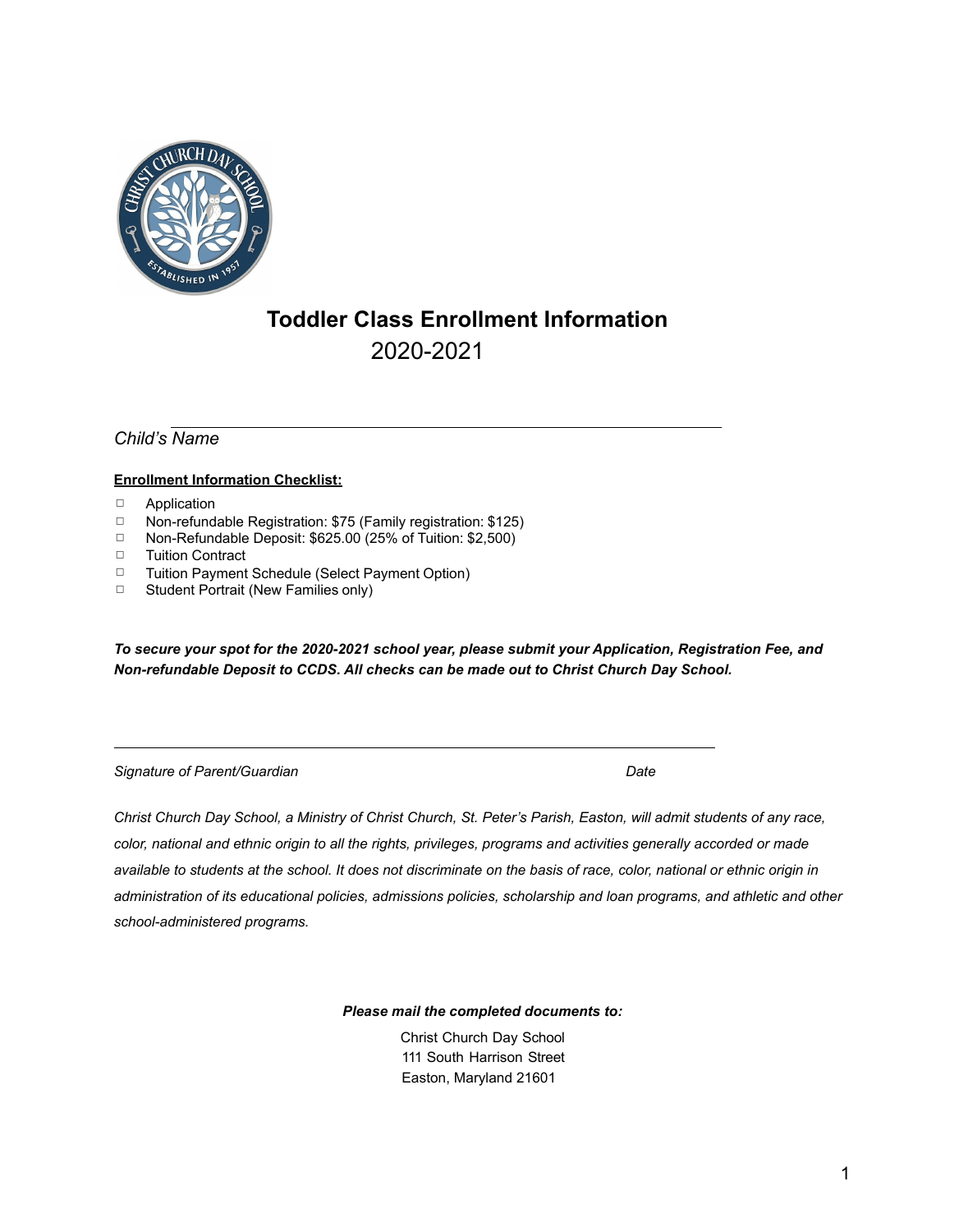

### **Student Information**  2020-2021

| <b>School Information (if applicable):</b> |  |
|--------------------------------------------|--|
|                                            |  |
| Dates Attended:                            |  |

On a separate sheet of paper please describe any special education services (include tutoring) your child has received in or outside of school. Please include copies of all related educational testing, reports and/or evaluations with this application.

| Parent/Guardian Information 1: |  |  |
|--------------------------------|--|--|
|                                |  |  |
|                                |  |  |
|                                |  |  |
|                                |  |  |
|                                |  |  |
|                                |  |  |
|                                |  |  |
|                                |  |  |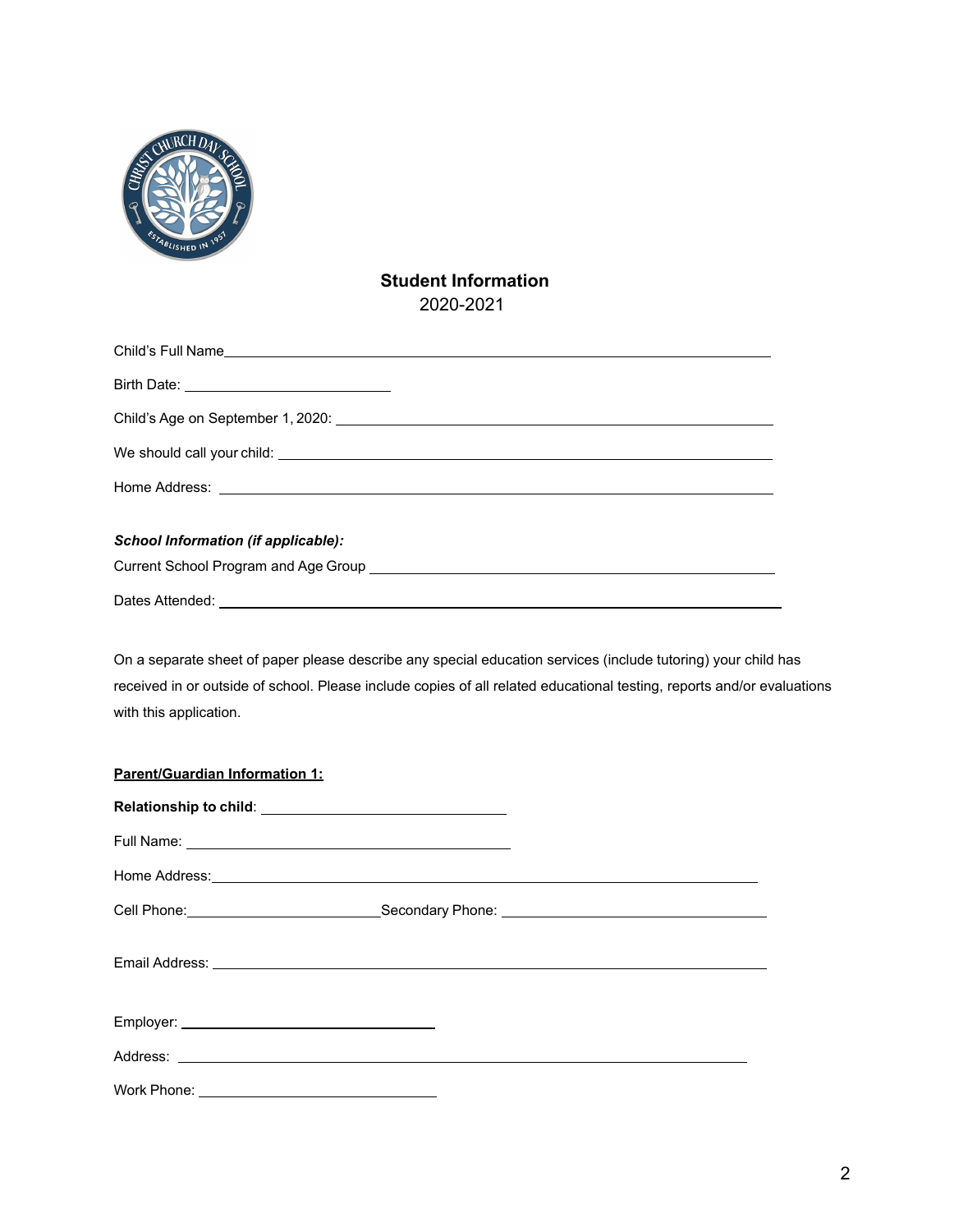| <b>Parent/Guardian Information 2:</b>                                                                                                                                                                                          |  |
|--------------------------------------------------------------------------------------------------------------------------------------------------------------------------------------------------------------------------------|--|
|                                                                                                                                                                                                                                |  |
|                                                                                                                                                                                                                                |  |
| Home Address if different from above):                                                                                                                                                                                         |  |
| Cell Phone: Call Phone: Cell Phone: Cell Phone: Cell Phone: Cell Phone: Cell Phone: Cell Phone: Cell Phone: Cell Phone: Cell Phone: Cell Phone: Cell Phone: Cell Phone: Cell Phone: Cell Phone: Cell Phone: Cell Phone: Cell P |  |
|                                                                                                                                                                                                                                |  |
|                                                                                                                                                                                                                                |  |
|                                                                                                                                                                                                                                |  |
|                                                                                                                                                                                                                                |  |
|                                                                                                                                                                                                                                |  |

\*Please list additional family members living in household (indicate age of siblings):

\*If parents/guardians live separately, to whom should correspondence be sent?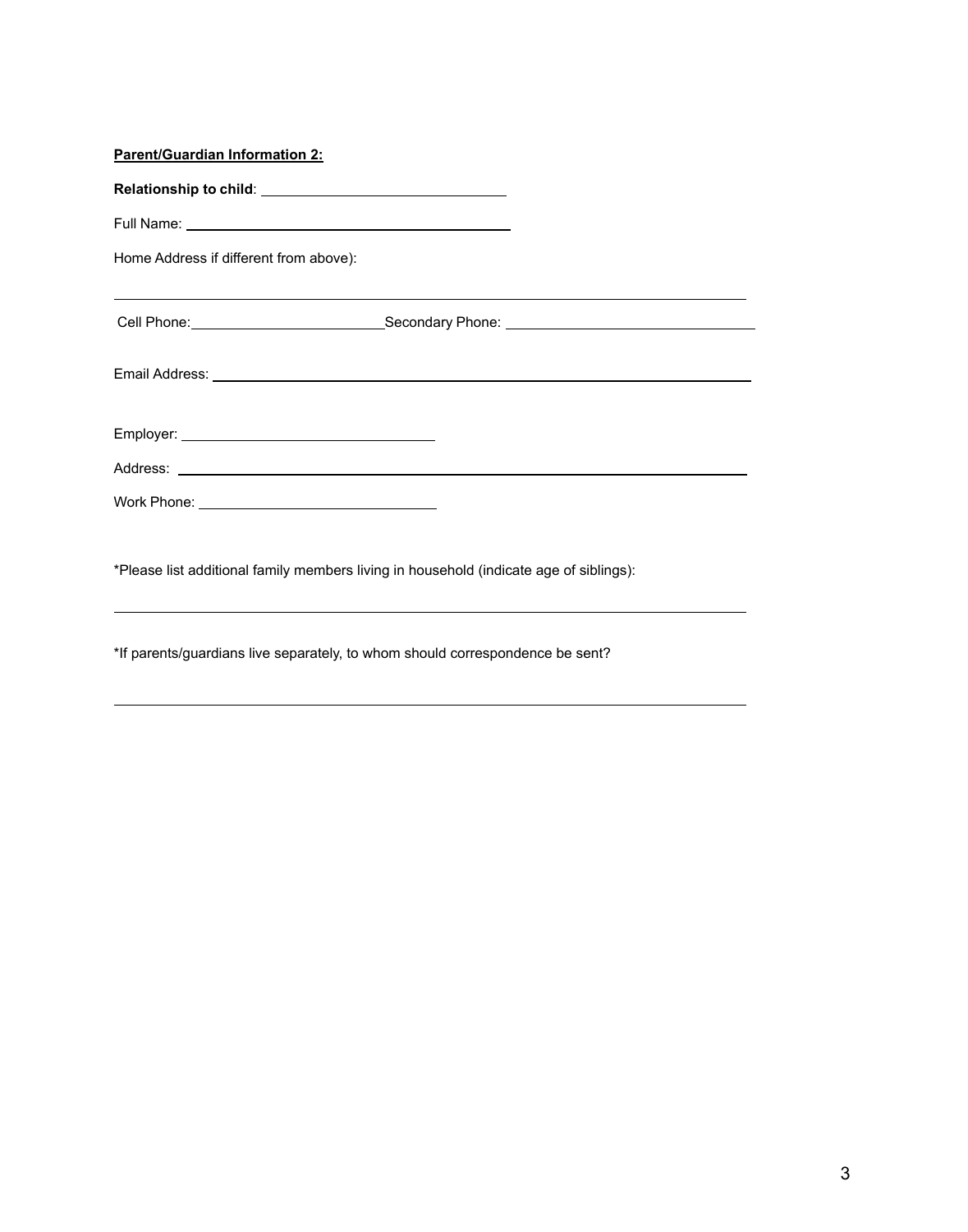

### **Toddler Contract 2020-2021**

Christ Church Day School, a Ministry of Christ Church, St. Peter's Parish, Easton, agrees to enroll

 in the **Toddler** class for the 2020-2021 school year, and to provide the educational program and other services as prescribed. The **Toddler class meets two (2) days per week** and families may choose **either** Monday/Wednesday or Tuesday/Thursday. We will do our best to accommodate your firstchoice.

In consideration of the acceptance of this Enrollment Contract by Christ Church Day School, the undersigned agree to pay the required fees as specified below:

1. A Non-refundable Enrollment Deposit (\$625.00) in the amount of 25% of the year's tuition (\$2,500.00) due with your application.

2. Remaining Tuition to be paid as follows, please select your payment option below:

| <b>Annual Payment</b> |  |
|-----------------------|--|
|-----------------------|--|

Semester Payments Monthly Payments\*

 $\Box$  One payment in the amount of \$1,875.00 due on **July 1, 2020** 

- $\Box$  Two (2) payments in the amount of \$937.50 due on **July 1, 2020**, and **December 1, <sup>2020</sup>**
- $\Box$  Nine (9) payments in the amount of \$218.33 due on or before the first day of each month **July 1, 2020, through March 1, 2021 (\*\*\$10/month processing fee is included and requires automatic debit)**

This Enrollment Contract confirms my intent to enroll my child at Christ Church Day School for the entire 2020-2021 school year. I agree to pay all fees incurred and to abide by the stipulations, policies, curriculum requirements, and parent obligations of Christ Church Day School. Christ Church Day School reserves the right to dismiss, at its sole discretion, any student or family who, in the view of the School, are unable or unwilling to meet such obligations.

I understand that my obligation to pay the fees for the full academic year is unconditional and that **after June 1, 2020** no portion of fees paid or outstanding will be refunded or canceled in the event of absence, withdrawal, or dismissal from the school of the above student. I understand that if payment is not made by the due dates stated, the student may not be permitted to attend class or any other school activities. Failure to make payments is cause for dismissal.

Enrollment may be canceled by the parents or guardians in writing, without penalty (except forfeit of the non-refundable Enrollment Deposit) prior to **June 1, 2020**. If enrollment is canceled **after June 1, 2020**, parents or guardians financially responsible for the student are obligated to pay the full annual tuition.

#### **Signature(s) of Parent(s) or Guardian(s) Financially Responsible for Student:**

My signature below affirms that I have read, understand, and accept the terms and conditions of this Enrollment Contract::

Parent 1/ Guardian 1: **Date:** Date: **Date:** Date: **Date: Date: Date: Date: Date: Date: Date: Date: Date: Date: Date: Date: Date: Date: Date: Date: Date: Date: Date: Date: Date: Dat**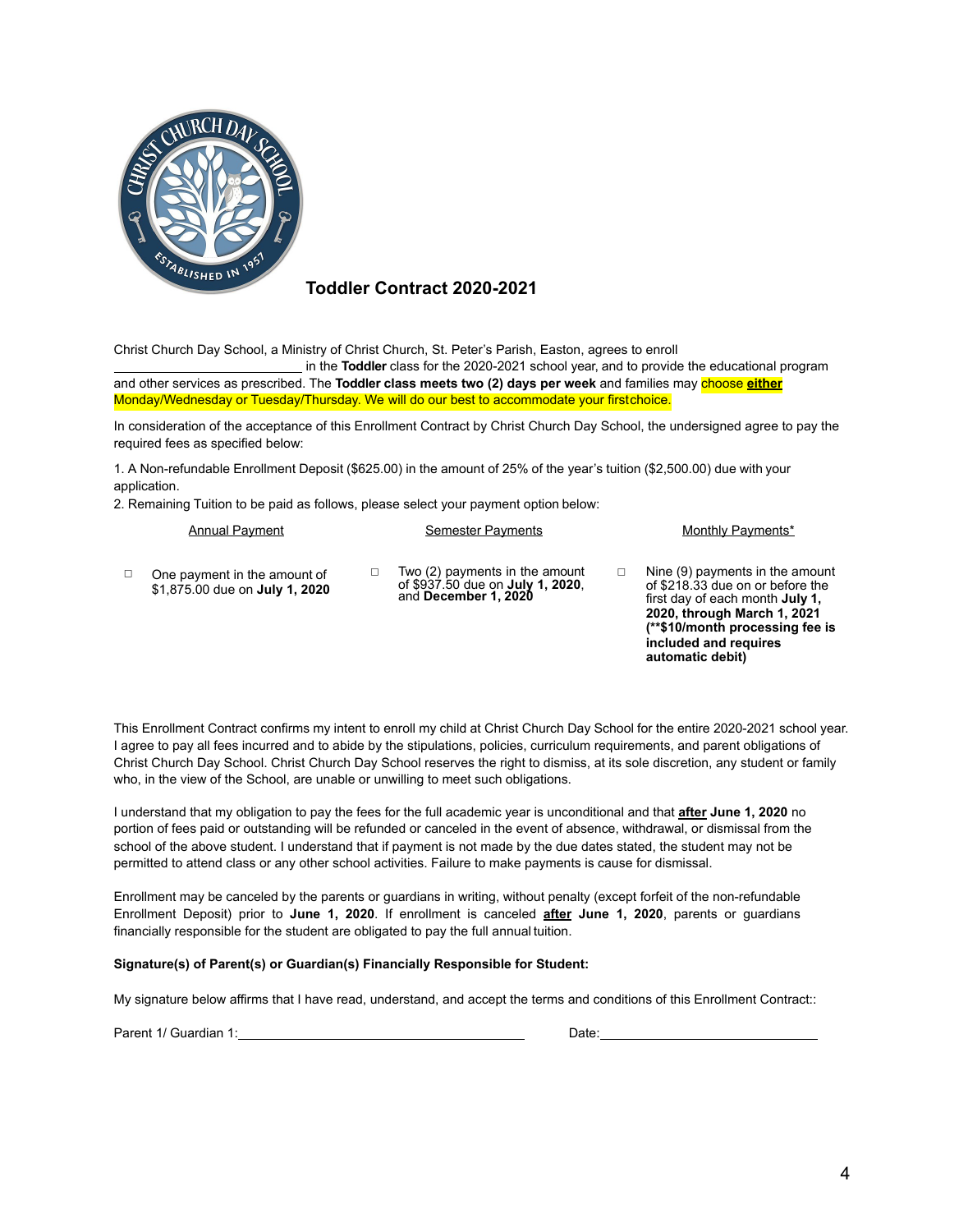| Cell phone: ____________________________ |                                                                                                                           |
|------------------------------------------|---------------------------------------------------------------------------------------------------------------------------|
|                                          | My signature below affirms that I have read, understand, and accept the terms and conditions of this Enrollment Contract: |
|                                          |                                                                                                                           |
|                                          |                                                                                                                           |
|                                          |                                                                                                                           |
|                                          |                                                                                                                           |
|                                          |                                                                                                                           |
|                                          |                                                                                                                           |
| For Office Use:                          |                                                                                                                           |

Accepted by Christ Church Day School Rec'd. by: Date rec'd: Amt. Rec'd: Bookkeeper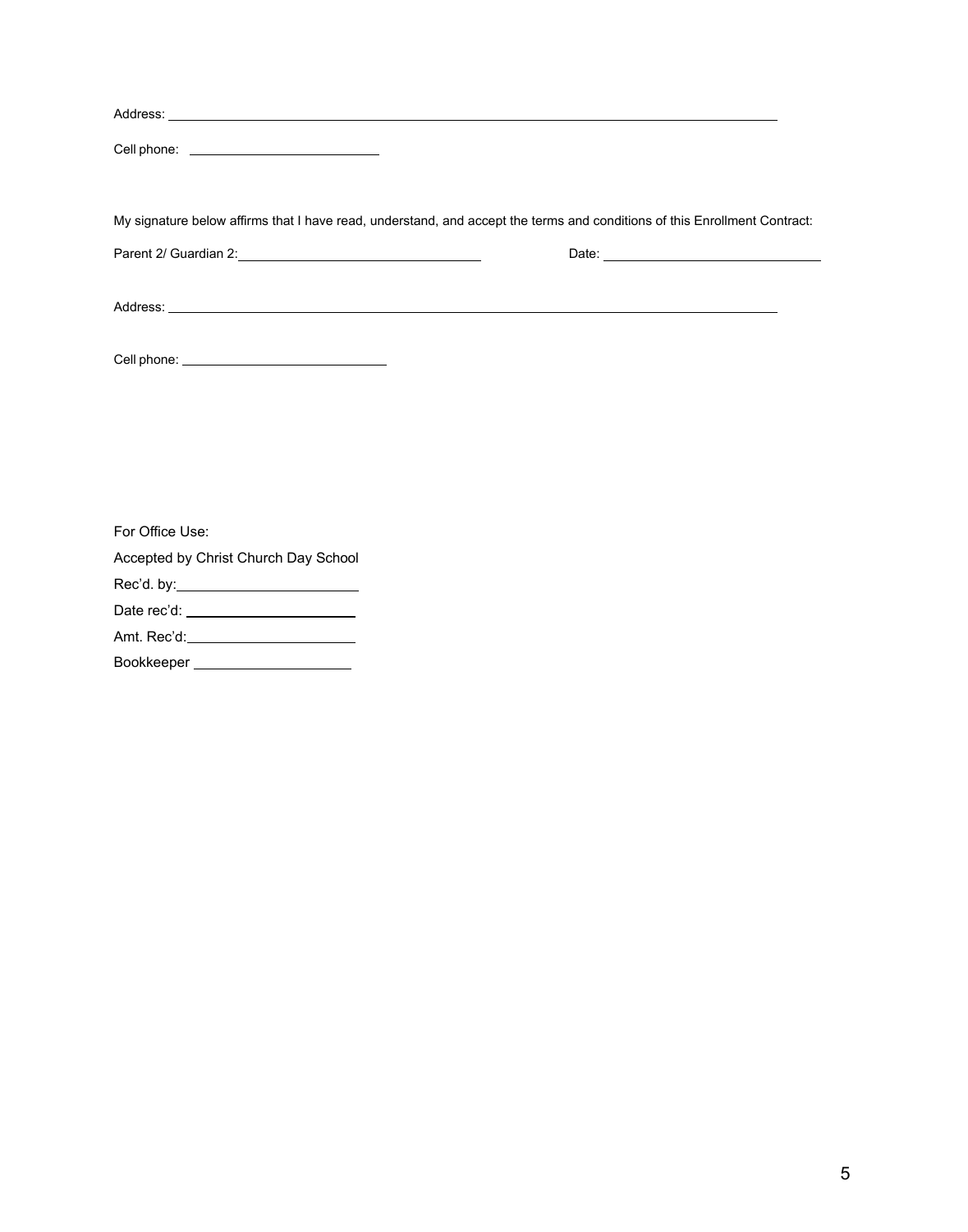

# **Toddler Payment Options 2020-2021**

| Student's Name: Student's Name:                                      |                                                                                        |              |
|----------------------------------------------------------------------|----------------------------------------------------------------------------------------|--------------|
| Please circle which schedule you prefer for your child:              | Mon/Wed                                                                                | Tues/Thurs   |
| <b>Select Your Payment Option Below</b>                              |                                                                                        |              |
| 2's Class Day School Annual Tuition                                  |                                                                                        | \$2500.00    |
| Non-Refundable Deposit (Due with Application)                        |                                                                                        | $-$ \$625.00 |
| <b>Remaining Tuition Balance</b>                                     |                                                                                        | \$1,875.00   |
| Option 1 - Annual Payment- Due July 1st, 2020                        |                                                                                        |              |
| $\Box$<br><b>Regular Tuition Balance</b>                             |                                                                                        |              |
| Due July 1:                                                          | Option 1 Total Due July 1 2020                                                         | \$1,875.00   |
| Option 2 - Semester Payments - Due July 1st & December 1st, 2020     |                                                                                        |              |
|                                                                      |                                                                                        |              |
| <b>Regular Tuition Balance</b><br>$\Box$<br>Due July 1 & Dec 1 2020: | Option 2 Due July 1 and Dec 1 2020                                                     | \$937.50     |
| Option 3-Nine (9) Monthly Payments - Due 1st of the Month*           |                                                                                        |              |
|                                                                      | *\$10/month processing fee is included. Automatic payments via your bank are required. |              |
| <b>Regular Tuition Balance</b><br>$\Box$                             |                                                                                        |              |
|                                                                      | Due July 1, 2020 - March 1, 2021: <b>Option 3 Total Due 1<sup>"</sup> of Month</b>     | \$218.33     |
|                                                                      |                                                                                        |              |
|                                                                      |                                                                                        |              |
|                                                                      |                                                                                        |              |
| For Office Use:                                                      |                                                                                        |              |
| Accepted by Christ Church Day School                                 |                                                                                        |              |
| Rec'd. by:____________________________                               |                                                                                        |              |
|                                                                      |                                                                                        |              |
|                                                                      |                                                                                        |              |
| Bookkeeper:__________________________                                |                                                                                        |              |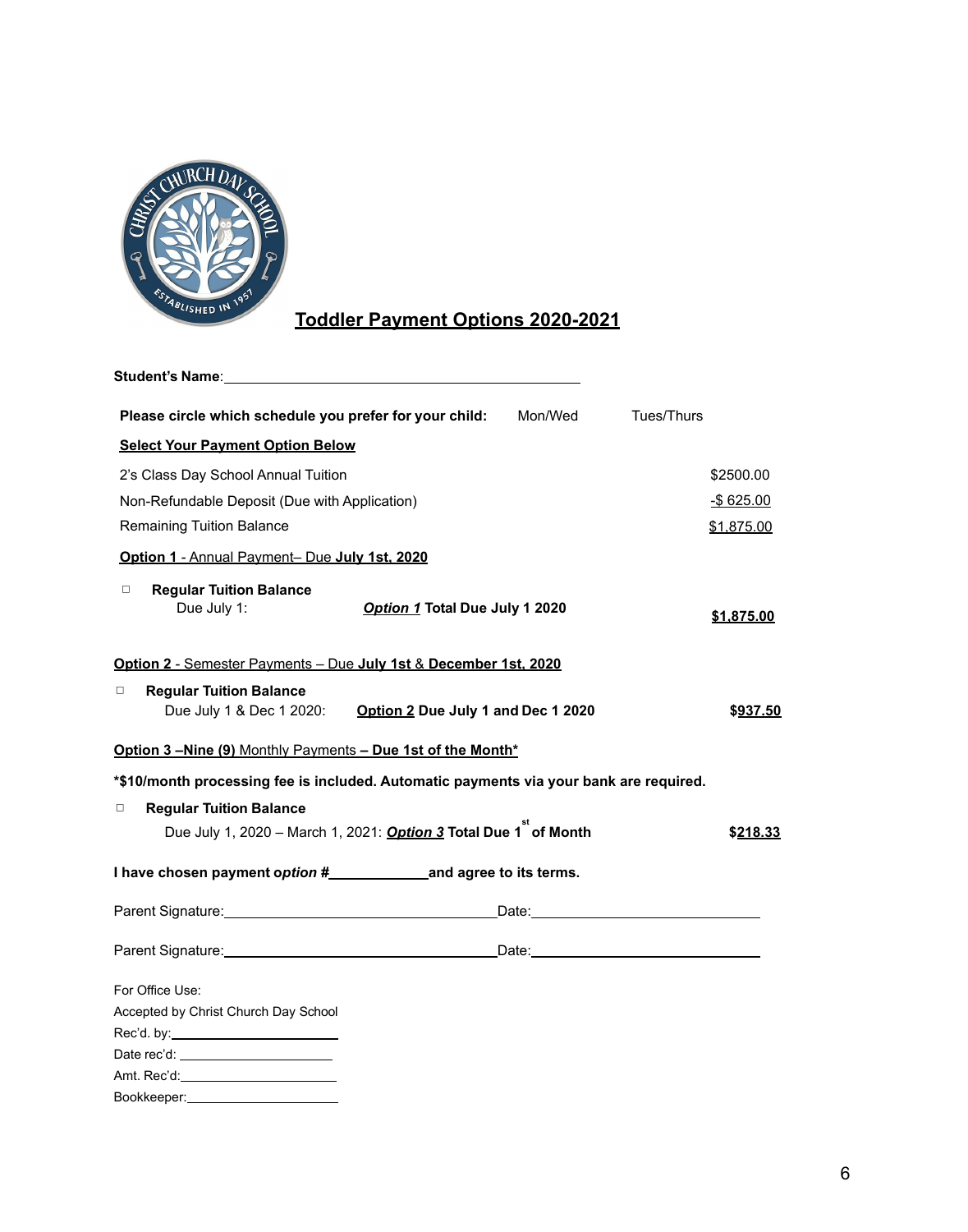

## **CCDS Photo Release**

Throughout the year photographs of CCDS children, family members and staff in action will be taken and periodically shared via Facebook (public - Christ Church Day School and private - CCDS Beyond the Red Door), Instagram, local newspaper, flyers, the Christ Church and Christ Church Day School newsletters. By signing below you give CCDS permission to use pictures of your child/your family members/self in school related media.

| Signed, Parent/Guardian: | Date: |
|--------------------------|-------|
| Signed, Parent/Guardian: | Date: |